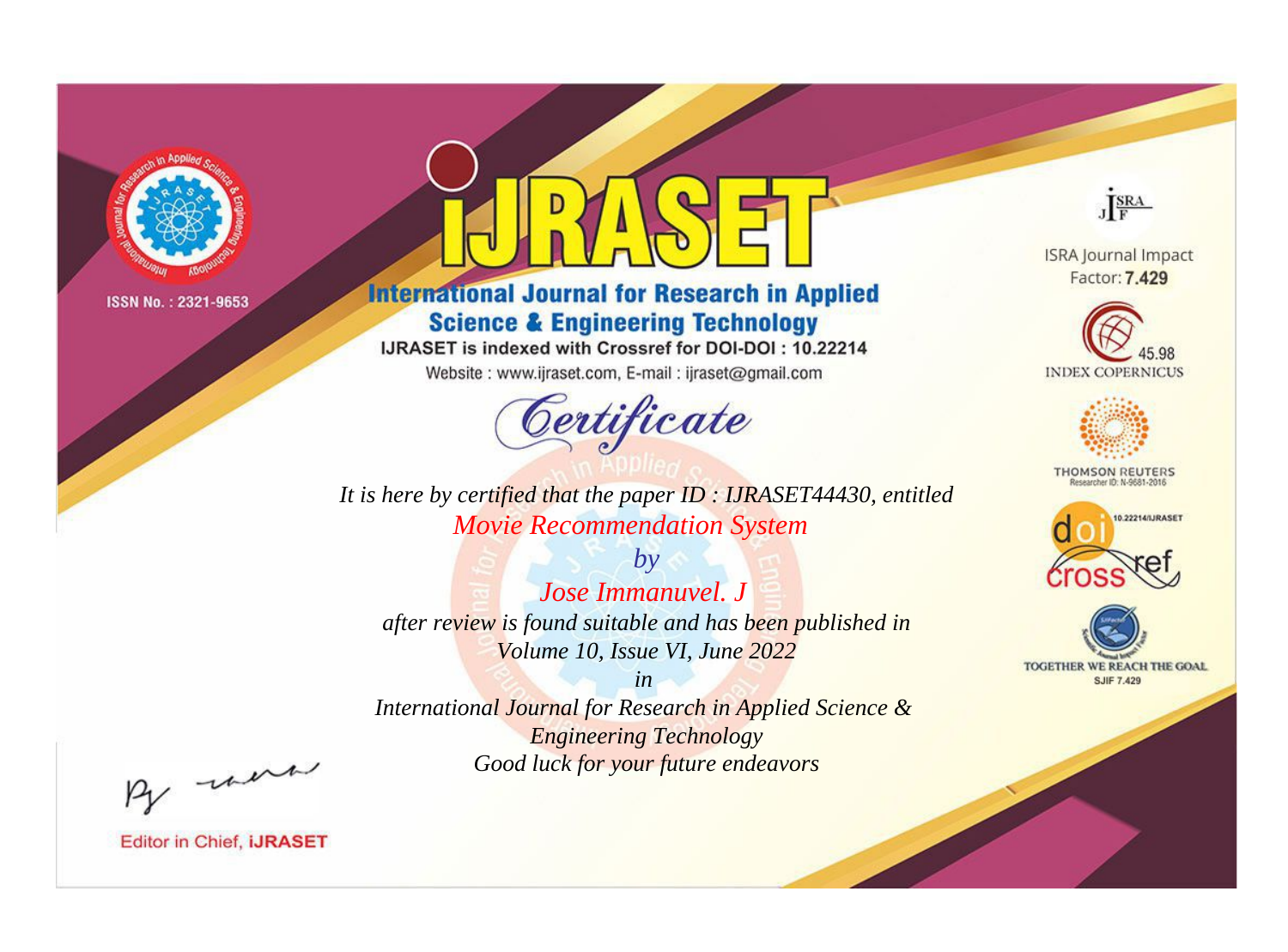

# **International Journal for Research in Applied Science & Engineering Technology**

IJRASET is indexed with Crossref for DOI-DOI: 10.22214

Website: www.ijraset.com, E-mail: ijraset@gmail.com



JERA

**ISRA Journal Impact** Factor: 7.429





**THOMSON REUTERS** 



TOGETHER WE REACH THE GOAL **SJIF 7.429** 

*It is here by certified that the paper ID : IJRASET44430, entitled Movie Recommendation System*

*by Sheelavathi. A after review is found suitable and has been published in Volume 10, Issue VI, June 2022*

*in* 

*International Journal for Research in Applied Science & Engineering Technology Good luck for your future endeavors*

By morn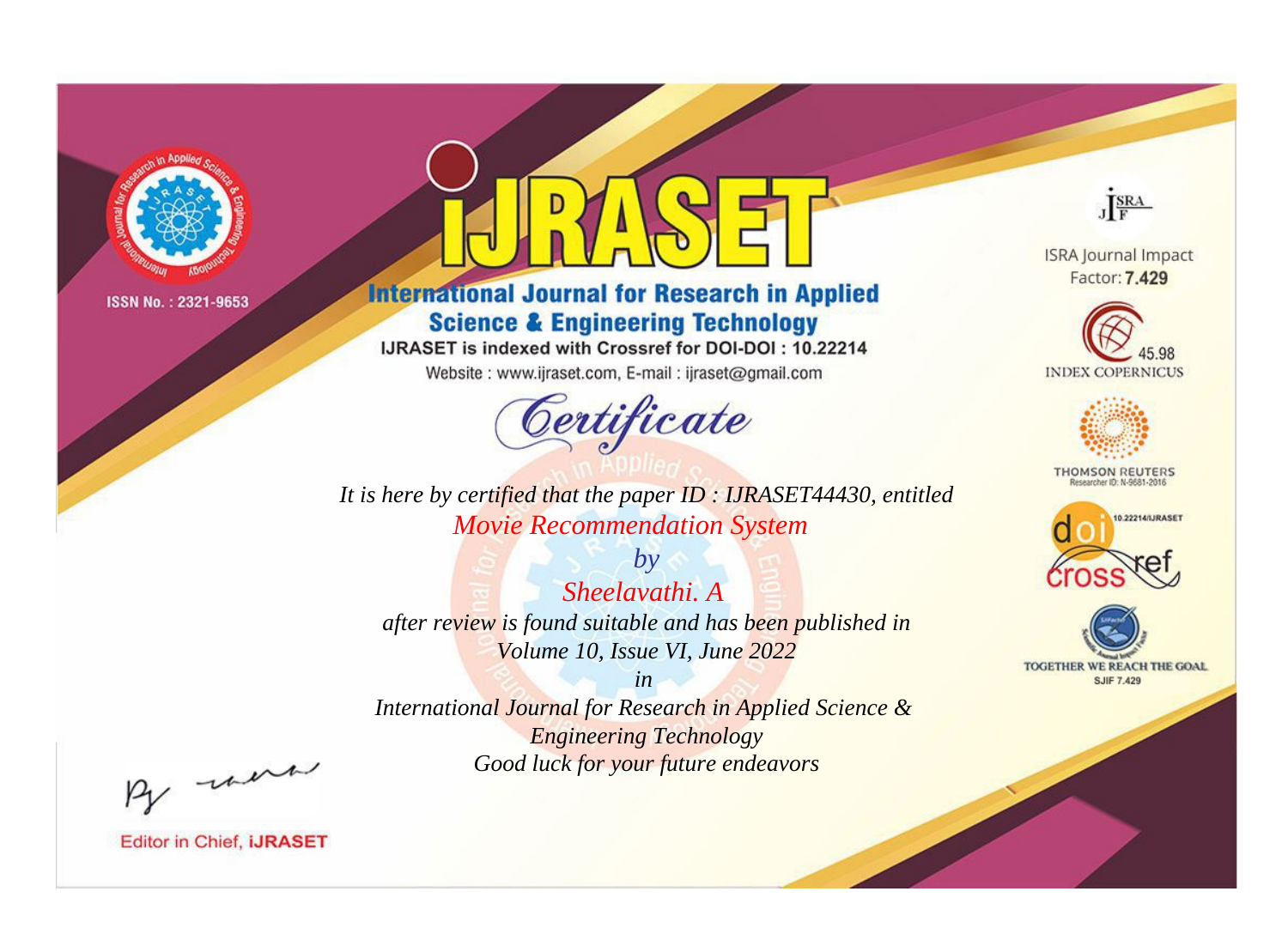

# **International Journal for Research in Applied Science & Engineering Technology**

IJRASET is indexed with Crossref for DOI-DOI: 10.22214

Website: www.ijraset.com, E-mail: ijraset@gmail.com



JERA

**ISRA Journal Impact** Factor: 7.429





**THOMSON REUTERS** 



TOGETHER WE REACH THE GOAL **SJIF 7.429** 

It is here by certified that the paper ID: IJRASET44430, entitled **Movie Recommendation System** 

 $by$ Priyadharshan. M after review is found suitable and has been published in Volume 10, Issue VI, June 2022

 $in$ International Journal for Research in Applied Science & **Engineering Technology** Good luck for your future endeavors

By morn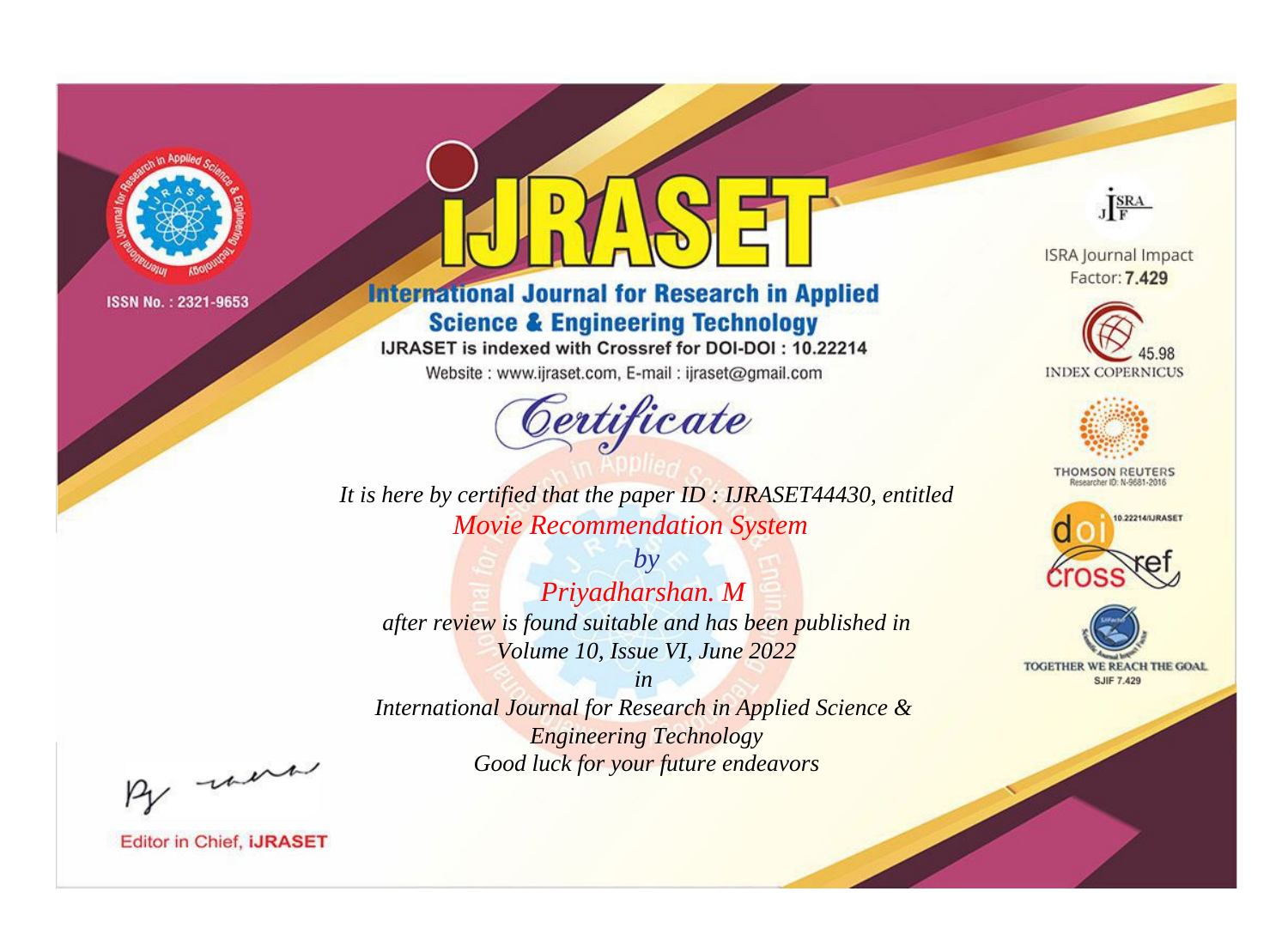

# **International Journal for Research in Applied Science & Engineering Technology**

IJRASET is indexed with Crossref for DOI-DOI: 10.22214

Website: www.ijraset.com, E-mail: ijraset@gmail.com



JERA

**ISRA Journal Impact** Factor: 7.429





**THOMSON REUTERS** 



TOGETHER WE REACH THE GOAL **SJIF 7.429** 

It is here by certified that the paper ID: IJRASET44430, entitled **Movie Recommendation System** 

 $by$ Vignesh. S after review is found suitable and has been published in Volume 10, Issue VI, June 2022

 $in$ International Journal for Research in Applied Science & **Engineering Technology** Good luck for your future endeavors

By morn